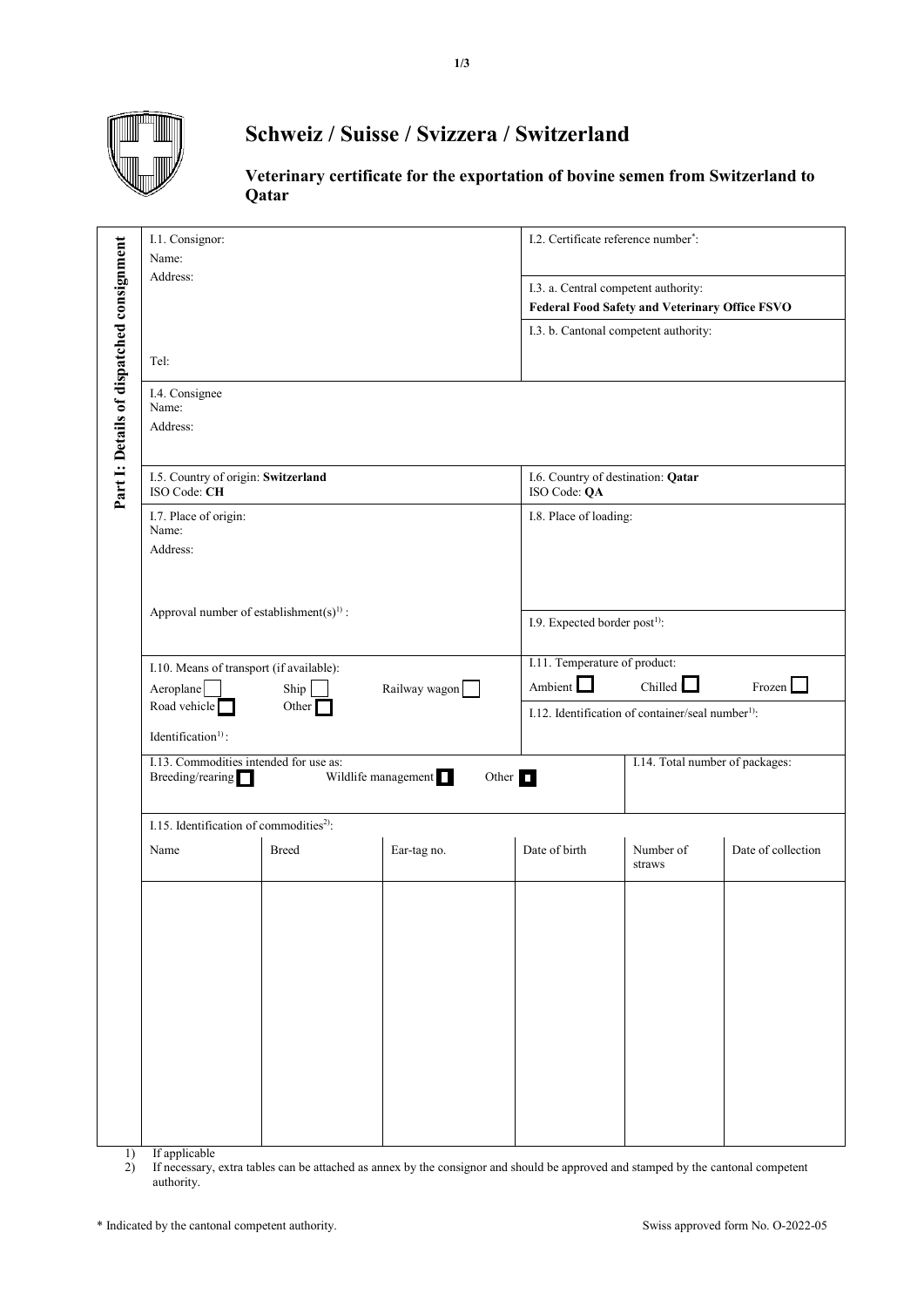|                                                                                                                                                                            | <b>Switzerland</b>                                                                                                                                                                                                                                                                                                                                                                                                                                                                 |                                                                         |                                                                                                                                                                                                                 | <b>Bovine Semen</b>                                                                                                                                                                                                                               |  |  |
|----------------------------------------------------------------------------------------------------------------------------------------------------------------------------|------------------------------------------------------------------------------------------------------------------------------------------------------------------------------------------------------------------------------------------------------------------------------------------------------------------------------------------------------------------------------------------------------------------------------------------------------------------------------------|-------------------------------------------------------------------------|-----------------------------------------------------------------------------------------------------------------------------------------------------------------------------------------------------------------|---------------------------------------------------------------------------------------------------------------------------------------------------------------------------------------------------------------------------------------------------|--|--|
|                                                                                                                                                                            | <b>II. Sanitary information</b>                                                                                                                                                                                                                                                                                                                                                                                                                                                    |                                                                         |                                                                                                                                                                                                                 | Certificate reference number*:                                                                                                                                                                                                                    |  |  |
|                                                                                                                                                                            | The undersigned official veterinarian confirms that:                                                                                                                                                                                                                                                                                                                                                                                                                               |                                                                         |                                                                                                                                                                                                                 |                                                                                                                                                                                                                                                   |  |  |
|                                                                                                                                                                            | 1)                                                                                                                                                                                                                                                                                                                                                                                                                                                                                 | LEUCOSIS and IBR/IPV                                                    | Switzerland, the country of origin of the donor bulls is free from FOOT and MOUTH DISEASE, RINDERPEST, RIFT VALLEY<br>FEVER, CONTAGIOUS BOVINE PLEUROPNEUMONIA, BOVINE TUBERCULOSIS, BOVINE BRUCELLOSIS, BOVINE |                                                                                                                                                                                                                                                   |  |  |
| Part II: Sanitary information                                                                                                                                              | 2)<br>The semen collection centre where the semen has been produced is officially approved and under the supervision of an official<br>veterinarian from the cantonal veterinary authority in accordance with the conditions laid down in chapter 4.6 and 4.7 of the terrestrial<br>code of the OIE and with the Swiss health directives and is free from restriction due to officially controlled infectious or contagious<br>diseases of cattle.                                 |                                                                         |                                                                                                                                                                                                                 |                                                                                                                                                                                                                                                   |  |  |
|                                                                                                                                                                            | At the time of semen collection, the donor bulls did not show clinical signs of infectious diseases including bovine genital<br>3)<br>trichomoniasis, bovine genital campylobacteriosis, bovine virus diarrhea, bluetongue, brucellosis, contagious bovine<br>pleuropneumonia, leptospirosis, bovine leucosis, malignant catarrhal fever (exotic form), paratuberculosis, Q-fever and tuberculosis<br>and the bull has not been used for natural mating since entering the centre. |                                                                         |                                                                                                                                                                                                                 |                                                                                                                                                                                                                                                   |  |  |
| All bulls of the semen collection centre were tested and examined, according to article 4.7.2 of the Terrestrial Code of the OIE<br>4)<br>a)<br>for the following diseases |                                                                                                                                                                                                                                                                                                                                                                                                                                                                                    |                                                                         |                                                                                                                                                                                                                 |                                                                                                                                                                                                                                                   |  |  |
| Bovine brucellosis<br>Complement fixation test<br>or                                                                                                                       |                                                                                                                                                                                                                                                                                                                                                                                                                                                                                    |                                                                         |                                                                                                                                                                                                                 |                                                                                                                                                                                                                                                   |  |  |
|                                                                                                                                                                            |                                                                                                                                                                                                                                                                                                                                                                                                                                                                                    |                                                                         |                                                                                                                                                                                                                 |                                                                                                                                                                                                                                                   |  |  |
|                                                                                                                                                                            |                                                                                                                                                                                                                                                                                                                                                                                                                                                                                    |                                                                         | <b>ELISA</b><br><sub>or</sub>                                                                                                                                                                                   |                                                                                                                                                                                                                                                   |  |  |
| Rose Bengal test                                                                                                                                                           |                                                                                                                                                                                                                                                                                                                                                                                                                                                                                    |                                                                         |                                                                                                                                                                                                                 |                                                                                                                                                                                                                                                   |  |  |
|                                                                                                                                                                            |                                                                                                                                                                                                                                                                                                                                                                                                                                                                                    | Bovine tuberculosis                                                     | Intradermal tuberculin test with bovine tuberculin PPD                                                                                                                                                          |                                                                                                                                                                                                                                                   |  |  |
|                                                                                                                                                                            |                                                                                                                                                                                                                                                                                                                                                                                                                                                                                    | Infectious bovine<br>rhinotracheitis                                    | Serum neutralisation test<br>or                                                                                                                                                                                 |                                                                                                                                                                                                                                                   |  |  |
|                                                                                                                                                                            |                                                                                                                                                                                                                                                                                                                                                                                                                                                                                    |                                                                         | $\Box$ ELISA                                                                                                                                                                                                    |                                                                                                                                                                                                                                                   |  |  |
| Enzootic bovine leucosis<br>Agar gel immunodiffusion<br><b>or</b>                                                                                                          |                                                                                                                                                                                                                                                                                                                                                                                                                                                                                    |                                                                         |                                                                                                                                                                                                                 |                                                                                                                                                                                                                                                   |  |  |
| ELISA of the serum                                                                                                                                                         |                                                                                                                                                                                                                                                                                                                                                                                                                                                                                    |                                                                         |                                                                                                                                                                                                                 |                                                                                                                                                                                                                                                   |  |  |
|                                                                                                                                                                            |                                                                                                                                                                                                                                                                                                                                                                                                                                                                                    | Bovine genital<br>trichomoniasis                                        | Microscopic examination of the culture of preputial washing<br><b>or</b>                                                                                                                                        |                                                                                                                                                                                                                                                   |  |  |
|                                                                                                                                                                            |                                                                                                                                                                                                                                                                                                                                                                                                                                                                                    |                                                                         | PCR testing of preputial washings                                                                                                                                                                               |                                                                                                                                                                                                                                                   |  |  |
|                                                                                                                                                                            |                                                                                                                                                                                                                                                                                                                                                                                                                                                                                    | Bovine genital<br>campylobacteriosis                                    | Microscopic examination of the culture of preputial washing<br>or                                                                                                                                               |                                                                                                                                                                                                                                                   |  |  |
|                                                                                                                                                                            |                                                                                                                                                                                                                                                                                                                                                                                                                                                                                    |                                                                         | Immunofluorescent antibody test or PCR testing of preputial washings                                                                                                                                            |                                                                                                                                                                                                                                                   |  |  |
|                                                                                                                                                                            |                                                                                                                                                                                                                                                                                                                                                                                                                                                                                    | Bovine virus diarrhea                                                   | Virus isolation test or a test for virus antigen, with negative results<br>and                                                                                                                                  |                                                                                                                                                                                                                                                   |  |  |
|                                                                                                                                                                            |                                                                                                                                                                                                                                                                                                                                                                                                                                                                                    |                                                                         | Serological test to determine the serological status of every animal                                                                                                                                            |                                                                                                                                                                                                                                                   |  |  |
|                                                                                                                                                                            |                                                                                                                                                                                                                                                                                                                                                                                                                                                                                    | Leptospirosis<br>Microscopic agglutination test or antibiotic treatment |                                                                                                                                                                                                                 |                                                                                                                                                                                                                                                   |  |  |
| All the tests were performed at an approved laboratory.                                                                                                                    |                                                                                                                                                                                                                                                                                                                                                                                                                                                                                    |                                                                         |                                                                                                                                                                                                                 |                                                                                                                                                                                                                                                   |  |  |
|                                                                                                                                                                            | The semen in this consignement was collected from donor bulls, that have been subjected to the tests according to point 4 a)<br>b)<br>4)<br>within six (6) months before the date of the collection of the semen to be exported, with negative results.                                                                                                                                                                                                                            |                                                                         |                                                                                                                                                                                                                 |                                                                                                                                                                                                                                                   |  |  |
| <b>Bluetongue Disease</b><br>5)                                                                                                                                            |                                                                                                                                                                                                                                                                                                                                                                                                                                                                                    |                                                                         |                                                                                                                                                                                                                 |                                                                                                                                                                                                                                                   |  |  |
| The semen was obtained from donor bull(s) which comply with at least one of the following conditions:                                                                      |                                                                                                                                                                                                                                                                                                                                                                                                                                                                                    |                                                                         |                                                                                                                                                                                                                 |                                                                                                                                                                                                                                                   |  |  |
| ш<br>$\mathbf{i}$<br>they have been kept outside a BTV restricted zone for a period of at least 60 days before commencement of, and during,<br>collection of the semen;    |                                                                                                                                                                                                                                                                                                                                                                                                                                                                                    |                                                                         |                                                                                                                                                                                                                 |                                                                                                                                                                                                                                                   |  |  |
|                                                                                                                                                                            |                                                                                                                                                                                                                                                                                                                                                                                                                                                                                    | ii.                                                                     | the final collection for this consignment;                                                                                                                                                                      | they have been subjected to a serological test according to the OIE Terrestrial Manual to detect anti-bodies to the BTV<br>group, with negative results, at least every 60 days during the collection period and between 21 and 60 days following |  |  |